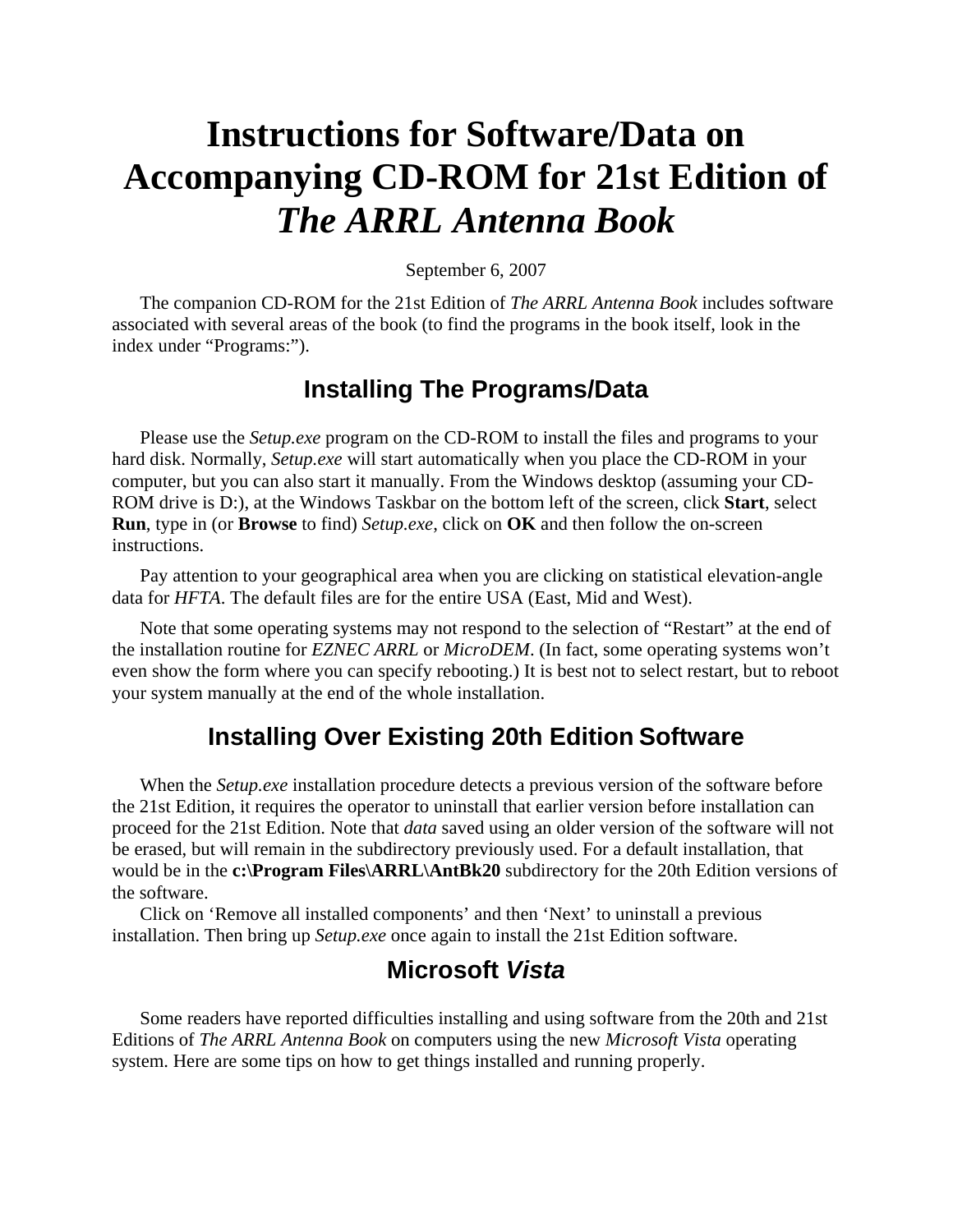#### **DOS Programs in** *Vista*

*Vista* really doesn't like DOS programs. Here is a list of DOS programs included on the CD-ROM disk for both the 20th and the 21st Editions of *The ARRL Antenna Book*. Most especially *Vista* doesn't support "fullscreen mode," where the DOS program tries to use the entire screen. The error message (labeled "16 bit MS-DOS Subsystem") says: "This system does not support fullscreen mode. Choose 'Close' to terminate the application."

There is a workaround, however, for most of the programs. Instead of clicking 'Close,' click instead the 'Ignore' button for the DOS programs listed below. The program will open in a small window. The exceptions are *LPCAD28.EXE* and *LPCAD30.EXE*. *Vista* absolutely refuses to work with these two programs, although they work fine on older Windows systems. You'll simply have to find an older *Windows* or DOS computer to run either of them.

- *AAT.EXE* analyzes antenna tuner configurations
- *BVYAGI.EXE* analyzes Yagi antennas (use *YW* instead) \*\*
- *GAMMA.EXE* analyzes gamma matches
- *LPCAD28.EXE*—for LPDA arrays (20th Edition) **won't work in** *Vista*
- *LPCAD30.EXE*—for LPDA arrays (21st Edition) **won't work in** *Vista*
- *MAKEVOA.EXE*  makes antennas file for *VOACAP*/*VOAAREA* \*
- *MOBILE.EXE* analyzes mobile whip antennas
- *SCALE.EXE* scales Yagi designs to other frequencies/tapers \*\*
- *TLA.EXE* analyzes transmission lines/tuners (use *TLW* instead) \*

\* Will run without problems by clicking on the icon in *Windows Explorer*.

\*\* Starting list of available modeling files is badly formatted on-screen. Type in the name you want and this DOS program will work properly.

#### *YW* **(Yagi for Windows) Program in** *Vista*

*Vista* has a new security system called UAC (User Account Control). UAC is constantly lurking, looking for possible threats to your computer system — like a virus, a worm or similar kinds of malware. Its vigilance can be so overwhelming that it refuses to let legitimate programs work properly. Such is the case with the *YW* program, which *Vista* appears to at first allow, but which will finally abort, giving an error message similar to this: "The file '212-06M.YW' has an error. Examine it with a word processor." (This is an error message inherent to *YW*, but *Vista* forces it into this false "error" condition.)

The workaround is somewhat clumsy, but it will work consistently. Simply right-click on the *YW* icon, and select 'Properties.' Select the 'Compatibility' tab and check: 'Run this program as an administrator.' Click on 'Apply' and then 'OK.'

Now, when you click on *YW* to start it, the UAC will require you to "Allow" *YW* to run. Note: In the 21st Edition *YW* software, the first time you actually boot up *YW*, it will tell you: "Writing new YW.DEF. Please start YW again." This only happens once, and it clears any possibly bad settings for on-screen windows.

Most other Windows programs from either the 20th or 21st Editions (*TLW*, *HFTA*, *ArrayFeed1*, *MicroDEM*, *EZNEC-ARRL* and *Range-Bearing*) work hassle free with the UAC,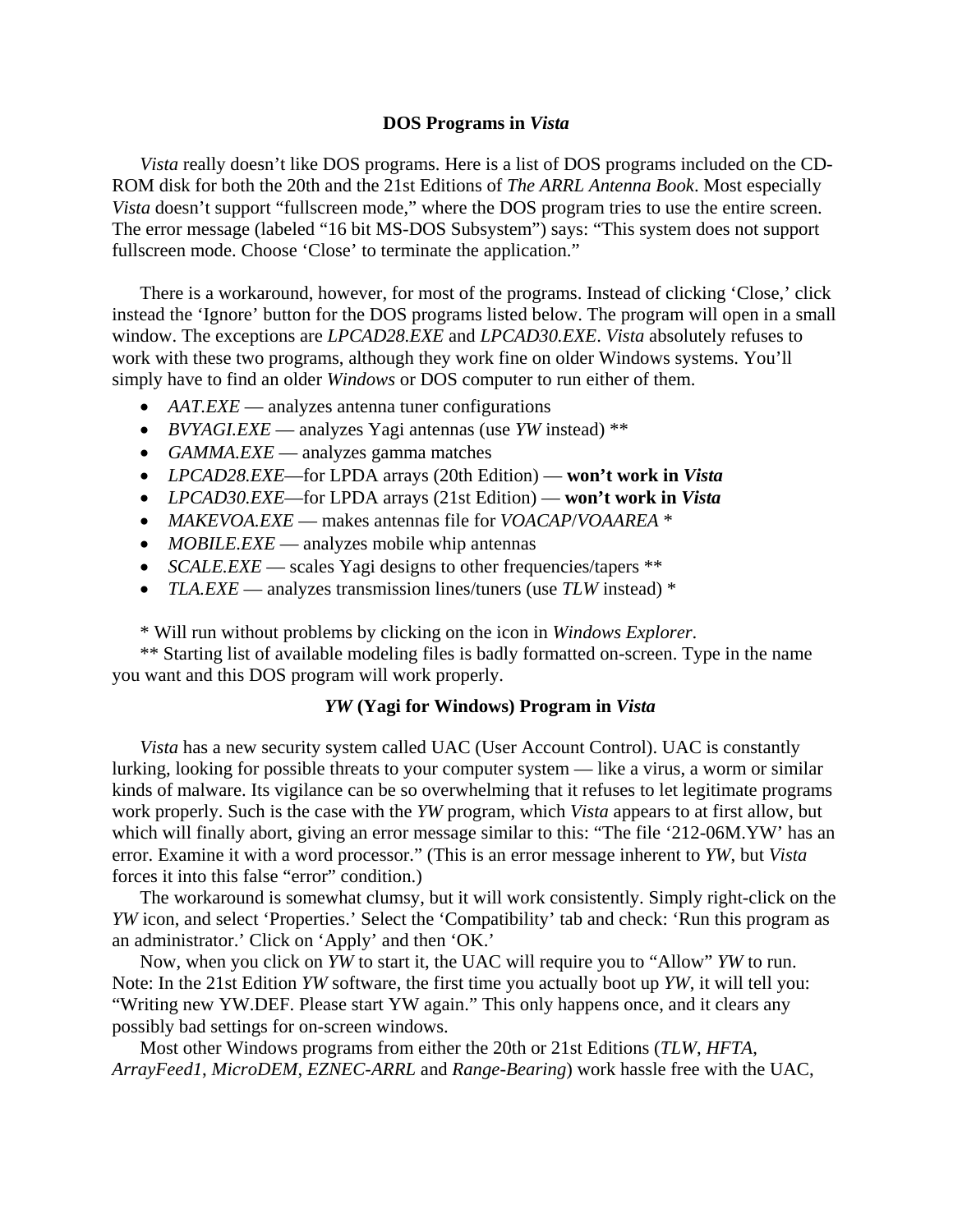except for *GAW-ARRL* (GeoAlert Wizard) program, which also requires you to 'Allow' it to start under *Vista*.

The advanced *Vista* user may want to look into the freeware program *TweakUAC*, which can be found at <http://www.tweak-uac.com/>.

#### **Installation of** *MicroDEM* **in** *Vista*

For some reason *Vista* sometimes leaves the *Windows Explorer* open with the icons generated by *MicroDEM* during its installation procedure. You may close *Windows Explorer* anytime after the installation is finished.

### *Adobe Reader* **Version 7.0.9**

The CD-ROM bundled with the first printing of the 21st Edition of *The ARRL Antenna Book* was missing the file: *AdbeRdr709\_en\_US.exe*. You need *Adobe Reader* Version 7 to use full indexing on the electronic version of *The ARRL Antenna Book*.

Unfortunately, the latest version of *Adobe Reader* Version 8 doesn't work properly with book indexing, so you do really need Version 7. Go to the Adobe site: [http://www.adobe.com/products/acrobat/readstep2\\_allversions.html](http://www.adobe.com/products/acrobat/readstep2_allversions.html) and select Adobe Reader 7.0.9, after making sure you specify the operating system as *Windows XP SP2*. (If you are running *Vista*, Adobe normally wants you to use Version 8, but you need to run Version 7.)

### **Macintosh** *Adobe Reader*

*Adobe Reader* for the Macintosh does read the pdf files that are on the *Antenna Book*. The full-search index doesn't work, however, so searching for individual words will take longer than on a PC.

# **Chapter 6 CVD Modeling Files**

The modeling files for *EZNEC-ARRL* were accidentally left off the first printing of the CD-ROM. They may be downloaded in zipped format from: [http://www.arrl.org/notes/9876/Ch6\\_Files.zip](http://www.arrl.org/notes/9876/Ch6_Files.zip). Extract these files to the location you specified for Modeling, Chapter 6. (The default location would be: **c:\Program Files\ARRL\AntBk21\Modeling\Chap 6**.)

# **Placing Icons on Your Desktop**

At the last step of the installation you will probably click on the option to install icons for most of the ARRL programs on your desktop. This places icons on the desktop for *HFTA*, *TLW*, *YW*, *Range-Bearing*, *EZNEC ARRL* and *MicroDEM*, if you have chosen to install those programs.

If you have changed the default directory for *MicroDEM*, you will need to find the **microdem.exe** executable file and right-click on it in order to put an icon on your Desktop. Then click **Send To** the **Desktop (create shortcut)**.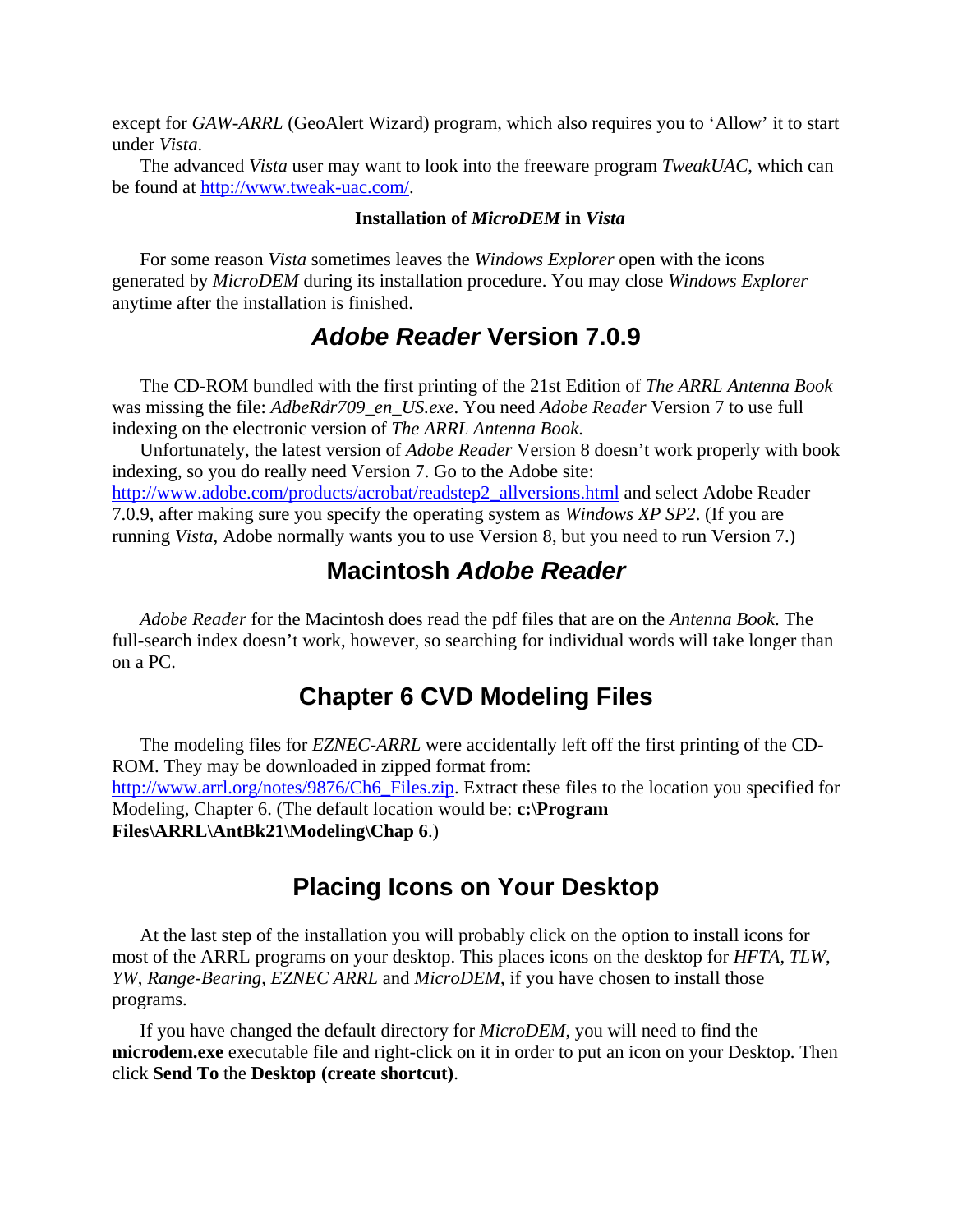# **Subdirectories**

Although you may override it, the default subdirectory *AB21Install.exe* creates on your hard drive is **C:\Program Files\ARRL\AntBk21**, with 7 subdirectories beneath it:

**\Antenna Tuners \EME & Satellite \General \Modeling \Terrain \XmsnLines \Yagis** 

Listed below are short descriptions of the files in each subdirectory.

### **IN THE C:\Program Files\ARRL\AntBk21\***Antenna Tuners* **SUBDIRECTORY:**

The *AAT* program automatically evaluates antenna tuner networks over a very wide range of load impedances. You can use a word processing program to read the three sample output ASCII files created by *AAT*. See Chapter 25 for more information on *AAT* and see **AAT.pdf** for detailed instructions.

### **IN THE C:\Program Files\ARRL\AntBk21\EME & Satellite SUBDIRECTORY:**

**K5OE1\_MMDS.pdf** — "A Helix Feed for Surplus MMDS Antennas" by Gerald R. Brown, K5OE.

- **K5OE\_2\_foot\_mods.pdf** "2 Foot MMDS Dish Modification" by Gerald R. Brown, K5OE
- **K5OE\_DualBandPatch.pdf** "Build This No-Tune Dual-Band Feed for Mode L/S" by Gerald R. Brown, K5OE.

**SatFreqGuide0303.pdf** — "Amateur Satellite Frequency Guide" by AMSAT.

**W0LMD Dish Feed Systems.pdf** — "Dish Feed Systems" by Robert Suding, W0LMD.

### **IN THE C:\Program Files\ARRL\AntBk21\***General* **SUBDIRECTORY:**

**ANTPLNR.pdf** — "Antenna Height and Communications Effectiveness" by Dean Straw, N6BV, and Gerald L. Hall, K1TD. This article may help you during Planning Commission or Zoning Board of Appeals meetings to convince town/city officials about your antenna needs.

**EFFLEN.FOR** is described in Chapter 2. This is an ASCII Fortran file that illustrates the principle behind the Schelkunoff tapering algorithm. This converts a tapered element into a single "monotaper" that can be modeled with a method-of-moments program like *NEC-2* or its derivatives.

*GAMMA.BAS* is described in Chapter 25. It is an ASCII text file that can be run in QBASIC or GWBASIC to compute the parameters for a gamma match. *GAMMA.EXE* is a compiled, executable file you can run from the DOS prompt or in a DOS Window.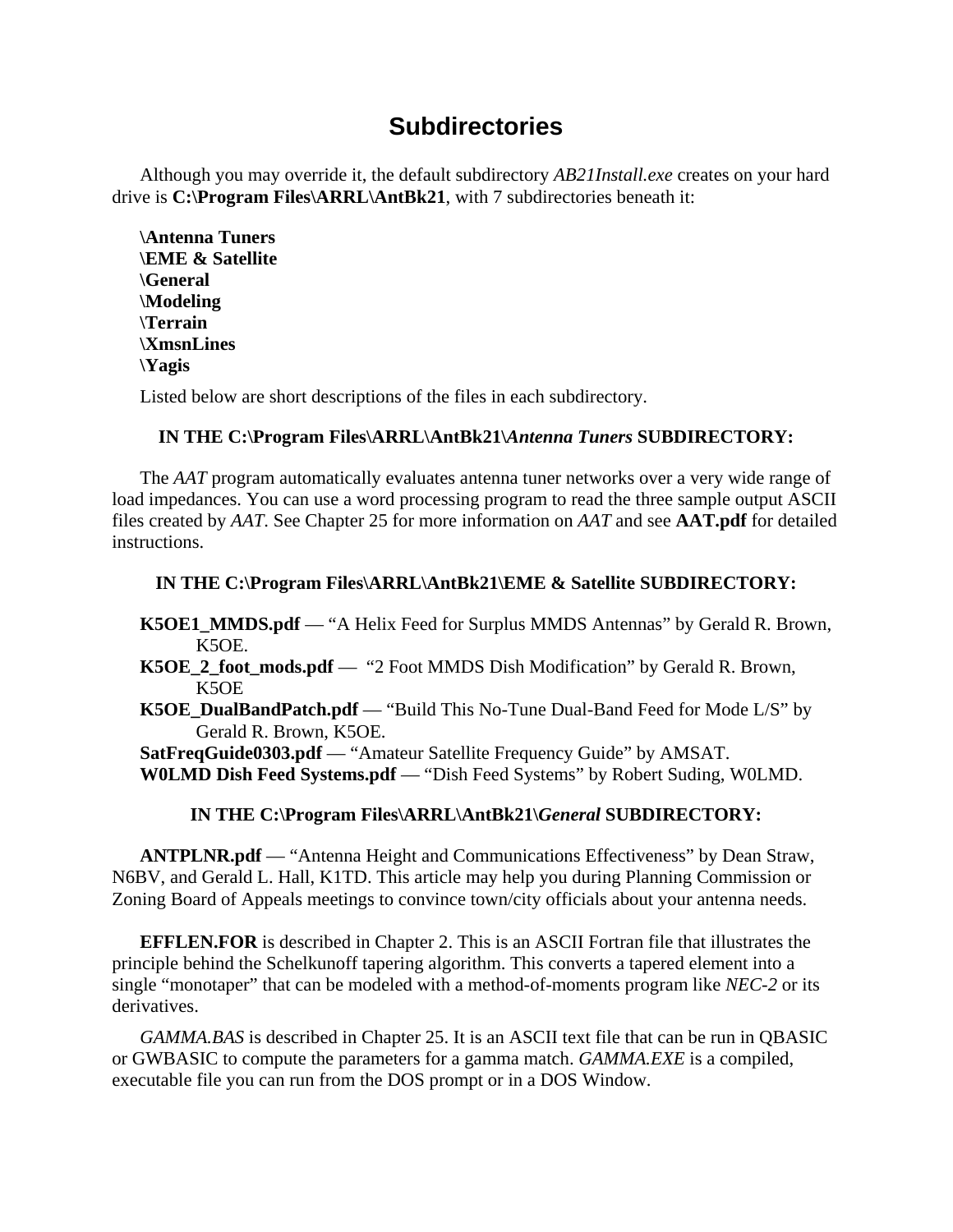*MOBILE.EXE* is described in Chapter 6. This is a terrific DOS program by Leon Braskamp, AA6GL, for evaluating and designing mobile whip antennas and the coils used for loading these short antennas.

*LPCAD30.EXE* is described in Chapter 10. Roger Cox, WBØDGF, wrote this DOS program for computing LPDA designs.

*Range-Bearing* computes the range/bearing from one latitude/longitude point to another. It also computes the latitude/longitude of a second point, given the range/bearing from the first point. *Range-Bearing* can be used in conjunction with a mapping program such as *Google Earth* to create terrain plots that the *HFTA* program can use.

*Arrayfeed1* by W7EL computes parameters necessary for feeding 2-element and 4-element phased-arrays. *Arrayfeed1* is described in Chapter 8.

#### **IN THE C:\Program Files\ARRL\AntBk21\***Modeling* **SUBDIRECTORY:**

This subdirectory contains *EZNEC* data files for antenna designs utilized in a number of chapters in the printed book. These modeling data files will work with *EZNEC ARRL* (also included with the CD-ROM), provided that the number of segments is less than 500. They will also work with the standard version of *EZNEC 4.0*. See the file **Readme\_EZNEC ARRL.pdf** for further details.

Very complex models (such as some of the stacked VHF/UHF models in Chapter 18, for example) are also provided for completeness, but they must be run using the professional version of *EZNEC*, *EZNEC Pro*, which is not included with *The ARRL Antenna Book*. *EZNEC Pro* can be purchased from Roy Lewallen, W7EL.

### **IN THE C:\Program Files\ARRL\AntBk21\***Terrain* **SUBDIRECTORY:**

This subdirectory contains the *HFTA* (HF Terrain Assessment) program by Editor Dean Straw, N6BV, and sample terrain data for evaluating the effect of uneven local terrain on the launch of HF signals throughout the world. See **HFTA.PDF** documentation file on disk or use the Help button in *HFTA* itself. The program *HFTA* is described in detail in Chapter 3.

During the installation process you will be asked to specify the region where you live so that appropriate statistical elevation-angle files can be installed along with *HFTA*. (The default files installed cover a number of locations throughout the USA. You can add files from other locations throughout the world.) The statistical elevation angles are computed for the full 11-year solar cycle from transmitting sites indicated by the filename.

*MAKEVOA.EXE* is also included in this subdirectory. This program takes the **OUT.PRN** file generated by *HFTA* and creates an antenna file compatible with *VOACAP*. See the **HFTA.pdf** documentation file for details.

#### **IN THE C:\Program Files\ARRL\AntBk21\Xmsn***Line* **SUBDIRECTORY:**

This subdirectory contains files for *TLW* (Transmission Line for Windows) program by Editor Dean Straw, N6BV. This is described in Chapter 24. *TLW* computes many parameters for transmission lines and antenna-tuners—including detailed losses and stresses. *TLW* runs under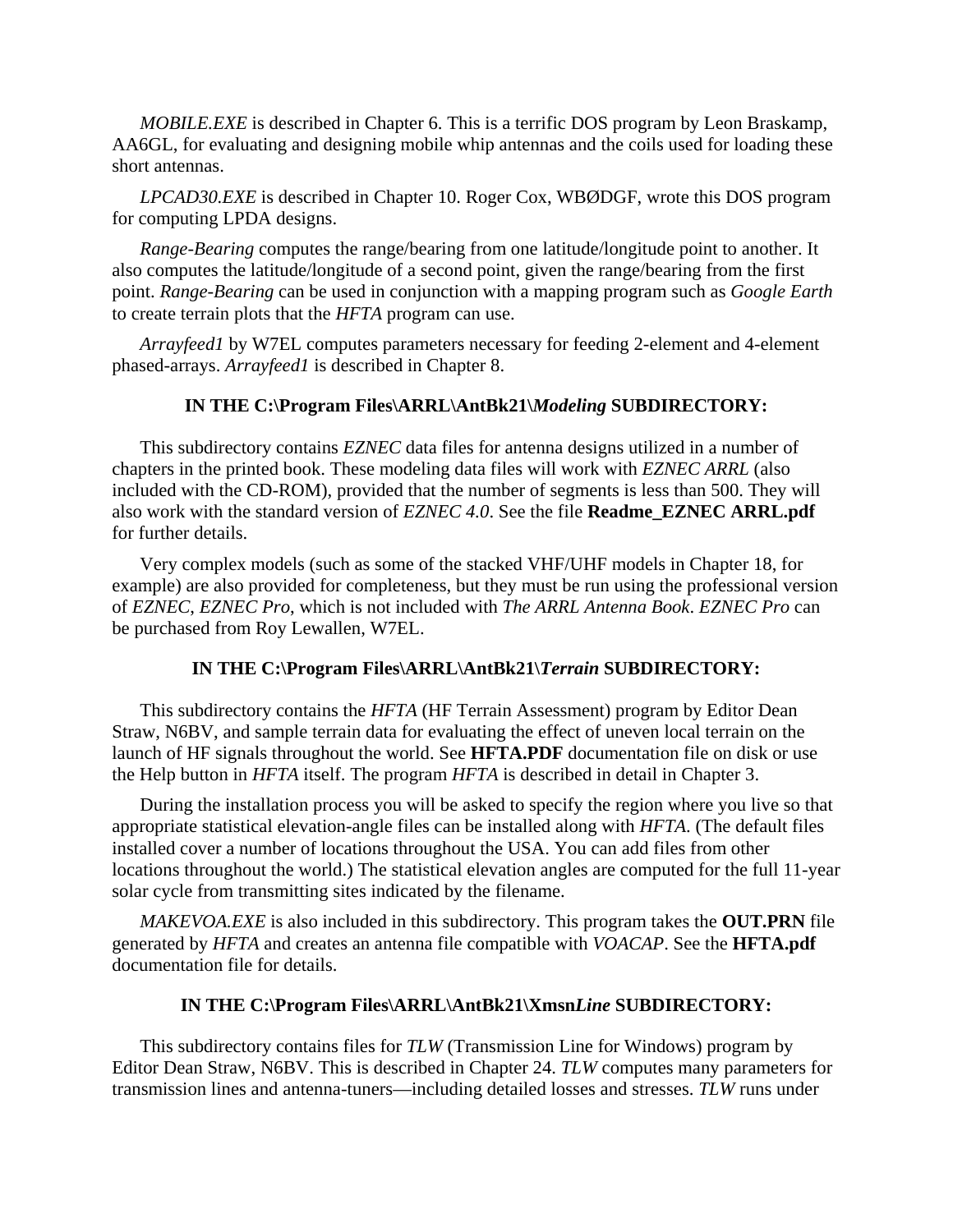Windows 98, XP, XP Professional, NT or 2000. The documentation file **TLW.pdf** is also located in this subdirectory, or you can open it from inside *TLW* by clicking on the **Help** button.

#### **IN THE C:\Program Files\ARRL\AntBk21\***Yagis* **SUBDIRECTORY:**

This archive contains the *YW* (Yagi for Windows) program by Editor Dean Straw, N6BV, plus 80 optimized Yagi antenna designs. See **YW.pdf** for documentation or click on the **Help** button in *YW*. *YW* is described in Chapter 11.

*SCALE.EXE* is a DOS program from scaling Yagi files to other frequencies or other elementtaper schedules. See **SCALE.pdf** for details.

### **PROPAGATION-PREDICTION FILES**

Located on the CD-ROM itself are a huge number of propagation-prediction files.

### **Choices, Summary and Detailed Propagation Tables**

**USA**  W1B Boston, MA W2A Albany, NY W2N NYC, NY W3D Washington, DC W4A Montgomery, AL W4F Miami, FL W4G Atlanta, GA W4K Louisville, KY W4N Raleigh, NC W4T Memphis, TN W5A Little Rock, AR W5H Houston, TX W5L New Orleans, LA W5M Jackson, MS W5N Albuquerque, NM W5O Oklahoma City, OK W5T Dallas, TX W6L Los Angeles, CA W6S San Francisco, CA W7A Phoenix, AZ W7I Boise, ID W7M Helena, MT W7N Las Vegas, NV W7O Portland, OR W7U Salt Lake City, UT W7W Seattle, WA W7Y Cheyenne, WY W8M Detroit, MI W8O Cincinnati, OH W8W Charleston, WV W9C Chicago, IL W9I Indianapolis, IN W9W Milwaukee, WI WØC Denver, CO WØD Bismarck, ND WØI Kansas City, MO WØK Middle of US, KS WØM St. Louis, MO WØN Omaha, NE WØS Pierre, SD **Other, North America**  6Y Kingston, Jamaica 8P Bridgetown, Barbados HP Panama City, Panama KL7 Anchorage, Alaska

KP2 Virgin Islands TI San Jose, Costa Rica V3 Belmopan, Belize VE1 Halifax, Nova Scotia VE2 Montreal, Quebec VE3 Toronto, Ontario VE4 Winnipeg, Manitoba VE5 Regina, Saskatchewan VE6 Edmonton, Alberta VE7 Vancouver, BC VE8 Yellowknife, NWT VO1 St. John's, NFL VP2 Anguilla VP5 Turks & Caicos XE1 Mexico City, Mexico **Europe**  CT Lisbon, Portugal DL Bonn, Germany EA Madrid, Spain EI Dublin, Ireland ER Kishinev, Moldava F Paris, France G London, England I Rome, Italy JW Svalbard OH Helsinki, Finland OK Prague, Czech Republic ON Brussels, Belgium OZ Copenhagen, Denmark SV Athens, Greece TF Reykjavik, Iceland UA3 Moscow, Russia UA6 Rostov, Russia UR Kiev, Ukraine YO Bucharest, Romania YU Belgrade, Yugoslavia **South America**  CE Santiago, Chile CP La Paz, Bolivia FY Cayenne, French Guiana HC Quito, Ecuador HC8 Galapagos Islands HK Bogota, Columbia LU Buenos Aires, Argentina OA Lima, Peru P4 Aruba

PY1 Rio de Janeiro, Brazil PY0 Fernando de Noronha YV Caracas, Venezuela YV0 Aves Island ZP Asuncion, Paraguay **Asia**  1S Spratly Islands 3W Ho Chi Minh City, Vietnam 4J Baku, Azerbaijan 4S Columbo, Sri Lanka 4X Jerusalem, Israel 9N Katmandu, Nepal A6 Dubai, UAE AP Karachi, Pakistan BY1 Beijing, China BY4 Shanghai, China BY0 Lhasa, China HS Bangkok, Thailand HZ Riyadh, Saudi Arabia JA1 Tokyo, Japan JA3 Osaka, Japan JA8 Sapporo, Japan JT Ulan Bator, Mongolia TA Ankara, Turkey UA9 Perm, Russia UA0 Khabarovsk, Russia UN Alma-Ata, Kazakh VR2 Hong Kong VU New Delhi, India VU7 Andaman Islands XZ Rangoon, Myanmar **Oceania**  3D2 Fiji Islands DU Manila, Philippines FO Tahiti H4 Honiara, Solomon Islands JD1 Ogasawara Island KH0 Saipan, Mariana Islands KH5K Kingman Reef KH6 Honolulu, Hawaii KH8 American Samoa V7 Kwajalein, Marshall Islands VK2 Sydney, Australia VK6 Perth, Australia VK8 Darwin, Australia YB Jakarta, Indonesia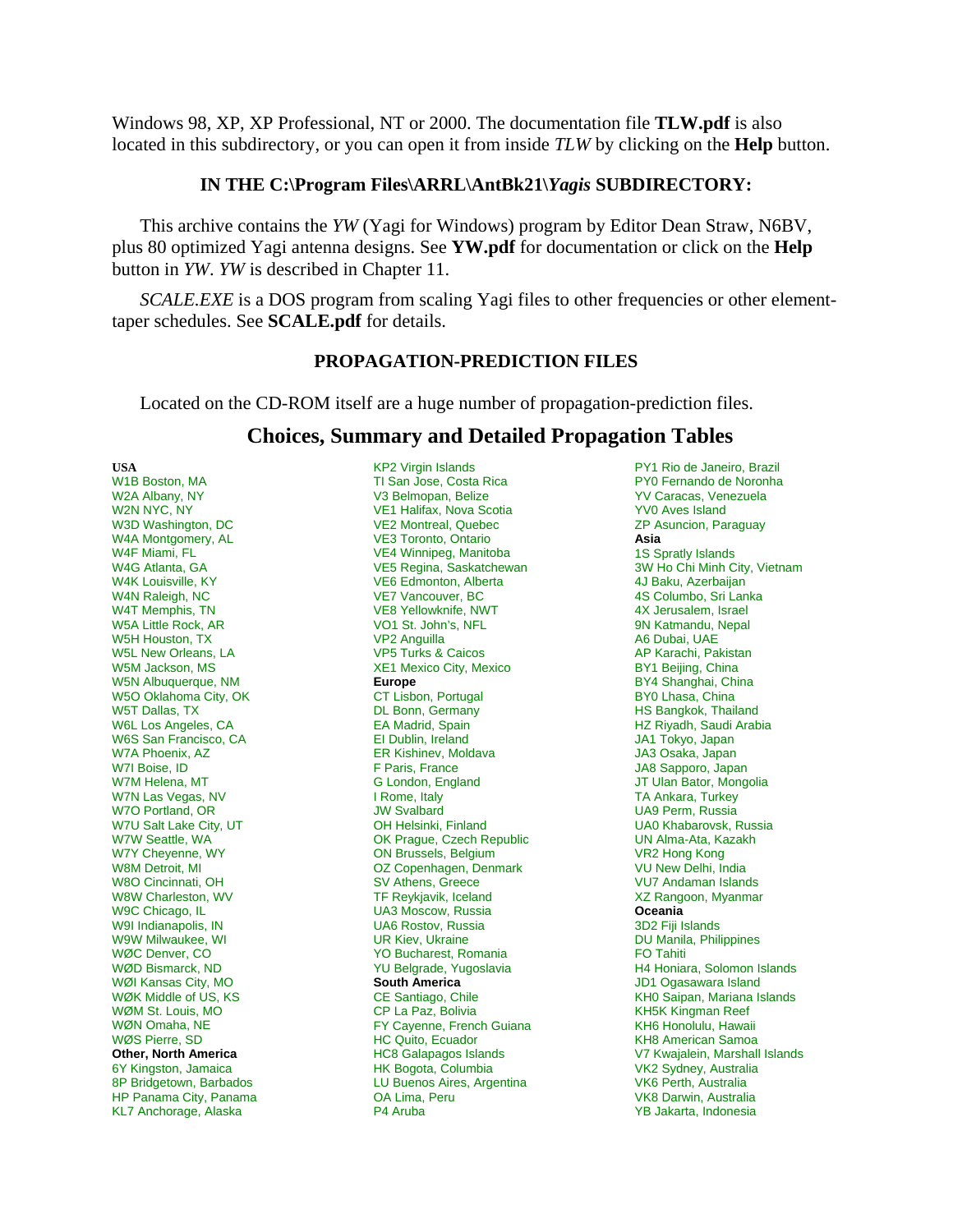ZL1 Aukland, New Zealand ZL3 Christchurch, New Zealand **Africa**  3B9 Rodrigues 3C Bata, Equatorial Guinea 3V Tunis, Tunisia 5N Lagos, Nigeria 5R Antananarivo, Madagascar 5U Niamey, Niger Republic 5Z Nairobi, Kenya 6W Dakar, Senegal

7Q Lolongwe, Malawi 7X Algiers, Algeria 9J Lusaka, Zambia 9L Freetown, Sierra Leone 9X Kigali, Rwanda C9 Maputo, Mozambique CN Casablanca, Morroco CT3 Madeira Islands D2 Luanda, Angola EA8 Canary Islands IG9 Lampedusa, Italy

J2 Djibouti ST Khartoum, Sudan SU Cairo, Egypt VQ9 Chagos, Diego Garcia XT Burkina Faso ZS1 Capetown, So. Africa ZS6 Johannesburg, So. Africa

These PDF files contain propagation prediction tables valid from the transmitting site indicated in the filename to seven generalized receiving locations throughout the world in the Summary Tables and for the 40 CQ Zones in the Detailed Tables. The user selects a single transmitting site closest to his/her location. You can access this data by opening *Adobe Acrobat Reader* and selecting **Prop Index.pdf**. Or you can operate from the main table of contents in the left pane of the opening window.

Each transmitting location is organized by five levels of solar activity over the whole 11-year solar cycle:

VL (Very Low: SSN between 0 to 20) LO (Low: SSN between 20 to 40) ME (Medium: SSN between 40 to 60) HI (High: SSN between 60 to 100) VH (Very High: SSN between 100 to 150) UH (Ultra High: SSN greater than 150)

The seven generalized locations throughout the world for the Summary Tables are:

 $EU = Europe$  (all of Europe) FE = Far East (centered on Tokyo, Japan) SA = South America (centered on Asuncion, Paraguay) AF = Africa (centered on Lusaka, Zambia) AS = southern Asia (centered on New Delhi, India) OC = Oceania (centered on Sydney, Australia) NA = North America (all of USA).

Both types of propagation files show the highest predicted signal strength (in S-units) throughout the generalized receiving area, for a 1500-W transmitter and rather good antennas on both sides of the circuit. The standard antennas are 100-foot high inverted-V dipoles for 80 and 40 meters, a 3-element Yagi at 100 feet for 20 meters, and a 4-element Yagi at 60 feet for 15 and 10 meters. Discount the S-Meter readings in the tables to represent a smaller station:

Subtract 2 S units for a dipole instead of a Yagi Subtract 3 S units for a dipole at 50 feet instead of a Yagi at 100 feet Subtract 1 S unit for a dipole at 50 feet rather than a dipole at 100 feet Subtract 3 S units for 100 W rather than 1500 W. Subtract 6 S units for 5 W rather than 1500 W.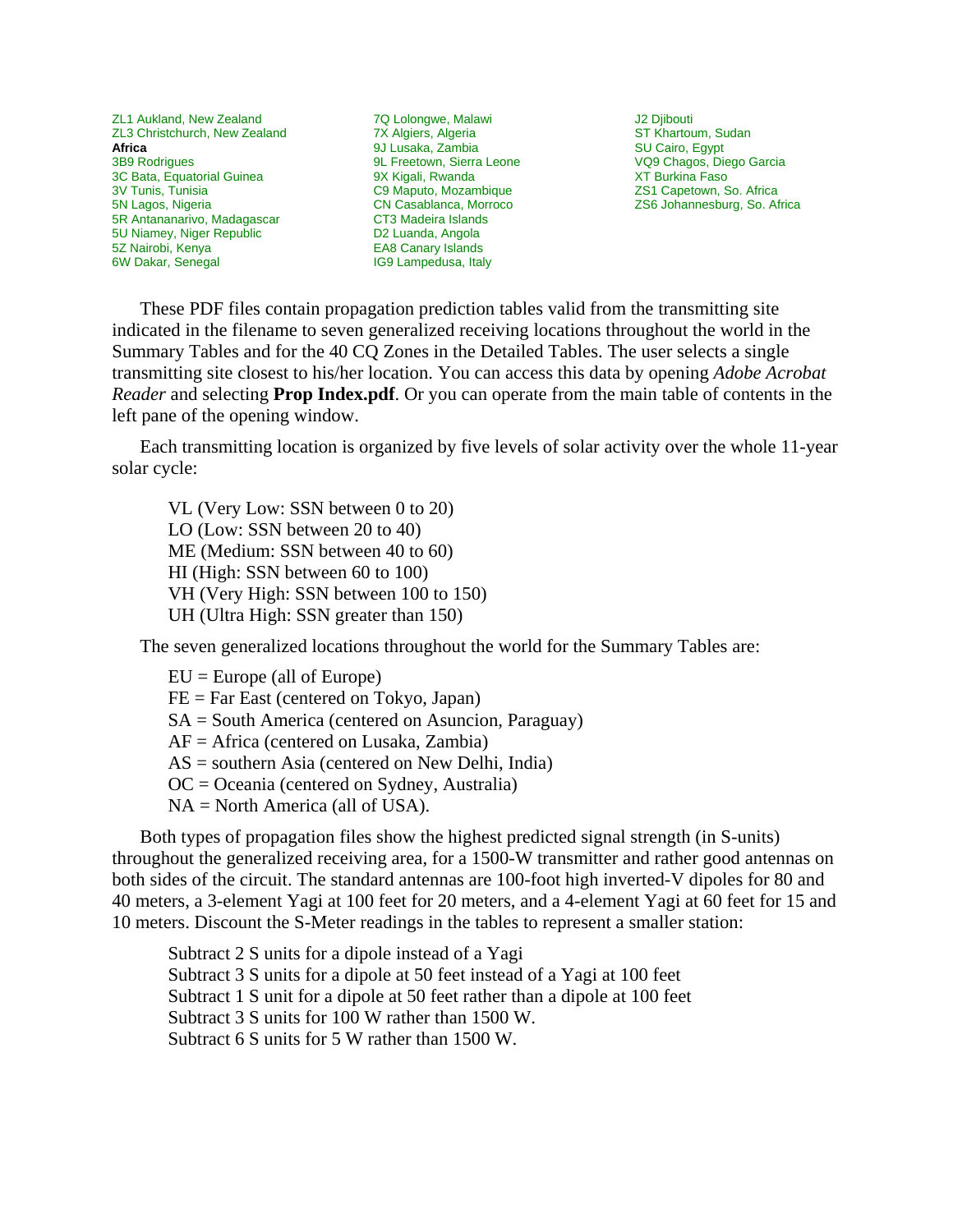Shown below is an image of a Summary Table printout from Boston to the rest of the world, for Very High solar activity in January. This table could be used, for example, to help plan which bands to operate when on a DXpedition to some exotic location.

The Detailed Table printout from Boston to the rest of the world on 20 meters for January from Boston during a Very High level of the solar cycle is shown on the following page. It shows the predicted signal strength in each of the 40 CQ Zones around the world. Note that longpath openings are predicted by an asterisk appended to the end of the predicted signal strength.

Also located on the CD-ROM in the \Propagation subdirectory is the **Fig6Tab.pdf** file described in Chapter 3 of the printed book. This set of tables shows the hours open to each of 10 regions throughout the USA for Very-Low/Medium/Very-High levels of SSN.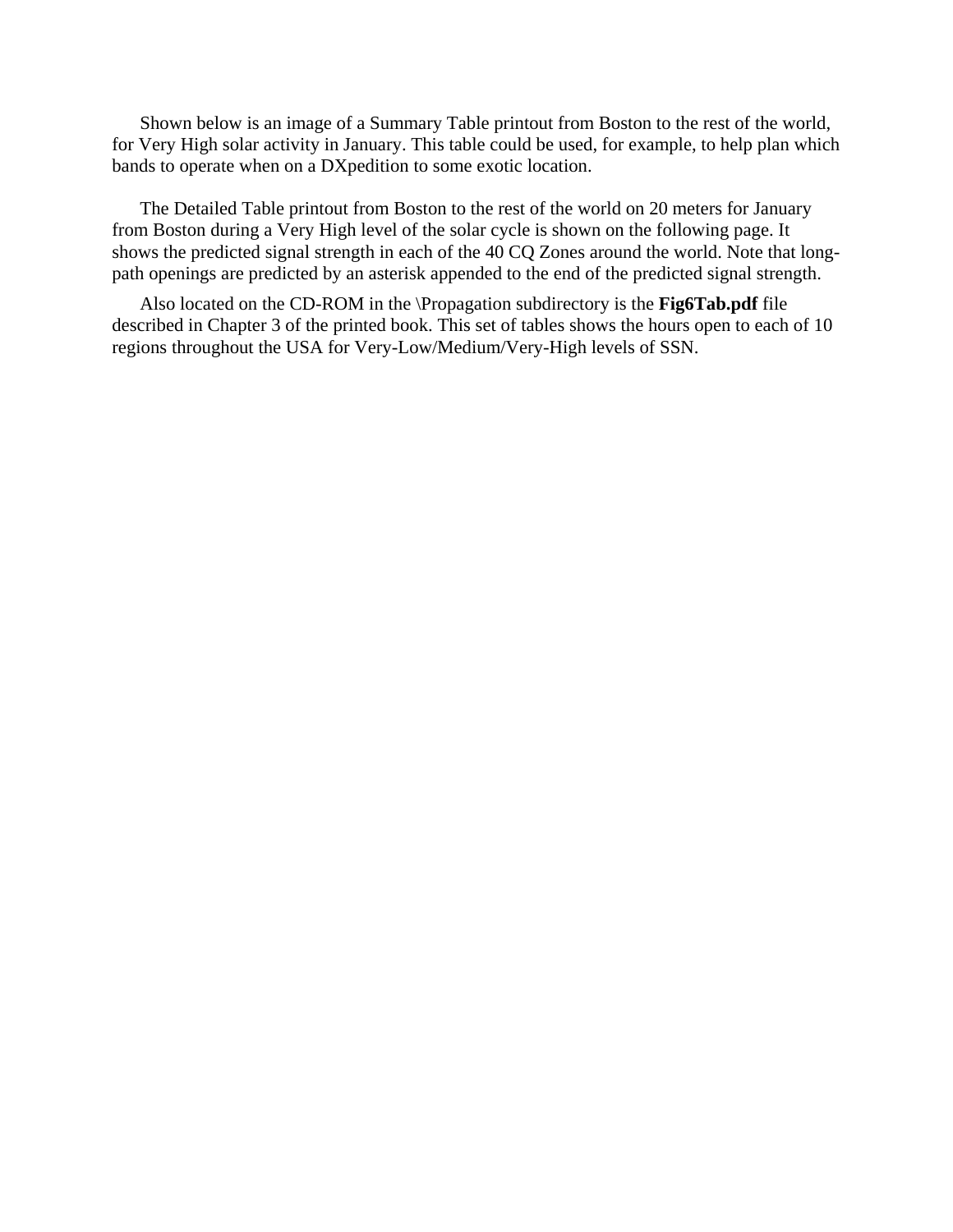|               | Ĕ       | $\circ$                     | ᆏ                              | $\sim$                         | S                   |                | ما      |           | ۴        | $\infty$           | c                     | $\overline{10}$                    | $\mathbf{1}$        | 2                     | ្ន                  | $\frac{4}{1}$         | 쁰              | $^{16}$                | L1              | $^{18}$                 | 19                              | 20                             | 21        | 22        | 23                                                                |
|---------------|---------|-----------------------------|--------------------------------|--------------------------------|---------------------|----------------|---------|-----------|----------|--------------------|-----------------------|------------------------------------|---------------------|-----------------------|---------------------|-----------------------|----------------|------------------------|-----------------|-------------------------|---------------------------------|--------------------------------|-----------|-----------|-------------------------------------------------------------------|
|               |         |                             |                                |                                |                     |                |         |           |          |                    |                       |                                    |                     |                       |                     |                       |                |                        |                 |                         |                                 |                                |           |           |                                                                   |
|               | É<br>8  | $\vec{r}$                   | $\sim$                         | $\sim$                         | $\sim$              | $\sim$         | $\sim$  | N         | $\sim$   | $\sim$             | $\sim$                | $\sim$                             | 2                   | Ω                     | Ω                   | $\mathbf{\mathbf{H}}$ | $\infty$       | c                      | ょ               | ょ<br>$\frac{1}{\sigma}$ | $\frac{1}{\sigma}$              | ま                              | ょ         | w         | N                                                                 |
|               | 2S      | $\infty$                    | ᆉ                              |                                |                     |                |         |           |          |                    |                       |                                    |                     | H                     | w<br>o١             | o١                    | Lo<br>w        | $\infty$               | $\infty$        |                         | o.<br>$\blacksquare$            | o.<br>٠                        | c         | o         | O)<br>٠                                                           |
| Meters        | Ĕ       |                             |                                |                                |                     |                |         |           |          |                    |                       |                                    |                     | œ.                    | +<br>O)             | ょ                     | $\vec{r}$      | $\frac{1}{\sigma}$     | $\frac{1}{6}$   | +<br>o.                 | +<br>o.                         | O)                             | ň         | 4         | $\tilde{z}$                                                       |
| $\frac{0}{1}$ | SÃ      | $\infty$                    |                                |                                |                     |                |         |           |          |                    |                       |                                    | ï                   | c                     | ょ                   | ま                     | đ,             | ょ                      | $\frac{1}{6}$   | $\vec{c}$               | $\frac{1}{6}$                   | ま                              | ょ         | ょ         | ま                                                                 |
|               | EE      | $\mathbf{r}$                |                                |                                |                     |                |         |           |          |                    |                       |                                    |                     | ø                     | ň                   | w                     | 5              | $\infty$               | $\infty$        | r                       | ۱o                              | $\mathbf{\mathbf{\mathbf{H}}}$ |           | 5         | $\sim$                                                            |
|               | 品       |                             |                                |                                |                     |                |         |           |          |                    |                       |                                    |                     |                       | c                   | c                     | c              | c                      |                 |                         |                                 |                                |           |           |                                                                   |
|               | É       | $\vec{a}$                   | Ō.                             | Œ.                             |                     |                |         |           |          | $\sim$             |                       |                                    | ٠                   |                       | o١                  | ま                     | ま              | $\vec{a}$              | $\vec{a}$       | ょ                       | ㅎ                               | ま                              | ま         | ಕ         | ま                                                                 |
|               | g       | $\frac{1}{\sigma}$          | ö                              | r-                             |                     |                |         |           |          |                    |                       |                                    |                     | ю                     | m                   | o.                    | o.             | $\vec{5}$              | $\vec{r}$       | $\vec{r}$               | o.                              | O.                             | o.        | ょ         | O.                                                                |
| Meters        | ÃS      | $\sim$                      | r                              |                                |                     |                |         |           |          |                    |                       |                                    |                     | c                     | ई                   | ょ                     | ಕ              | o                      | $\ddot{ }$      | $\mathbf{r}$            | $\sim$                          | S                              | m         | ᆏ         | ٠                                                                 |
|               | ÅP      | 2                           |                                |                                |                     |                |         |           |          |                    |                       |                                    | o,                  | ま                     | ま                   | ょ                     | $\vec{r}$      | $\frac{1}{\sigma}$     | $\frac{1}{9}$   | $\frac{1}{\sigma}$      | $\frac{1}{\sigma}$              | $\vec{r}$                      | t,        | O.        | ιο                                                                |
| 딲             | SÃ<br>됍 | $\vec{a}$                   | Ō,                             | m                              |                     |                |         |           |          |                    |                       |                                    | ō                   | ま<br>۰                | ま                   | ま                     | ಕ<br>$\vec{r}$ | $\vec{r}$<br>$\vec{r}$ | $\vec{r}$       | $\vec{r}$               | $\vec{r}$<br>$\frac{1}{\sigma}$ | ま                              | ま         | ょ<br>ょ    | ま<br>$\vec{r}$                                                    |
|               | 旵       | o.                          | m                              |                                |                     |                |         |           |          |                    |                       |                                    | $\blacksquare$      | 8                     | $\overline{ }$<br>ま | O.<br>ま               | ಕ              | $\vec{r}$              | o,<br>$\vec{r}$ | o,<br>$\vec{r}$         |                                 | $\infty$                       | w         |           |                                                                   |
|               |         |                             |                                |                                |                     |                |         |           |          |                    |                       |                                    |                     | c                     |                     |                       |                |                        |                 |                         |                                 |                                |           |           | ı                                                                 |
|               | É       | 흙                           | 흙                              | ょ                              | O)                  | ょ              | ㅎ       | ಕ         | ょ        | d,                 | $\frac{4}{5}$<br>+    | o,                                 | $\infty$            | ょ                     | ಕ<br>+              | ょ                     | ま              | $\frac{1}{\sigma}$     | 흙               | ㅎ                       | ㅎ                               | ま                              | o١        | ょ         | ょ                                                                 |
|               | g       | c                           | $\frac{1}{\sigma}$             | $\frac{1}{\sigma}$             | ö                   | O)             | m       | ω٦        | σ١       | $\frac{1}{6}$      | ö                     | LO <sub>1</sub>                    | ٠                   | н                     | c                   | O)                    | O)             | O)                     | O١              | O١                      | $\sigma$                        | O١                             | σ١        | σ١        | O)                                                                |
|               | ÃS<br>Ę | $\vec{a}$<br>$\frac{1}{61}$ | $\vec{r}$                      | c                              | $\infty$            | c              | c       | c         |          | 4                  | $\mathbf{\mathbf{f}}$ | $\mathbf{\mathbf{H}}$<br>$\vec{r}$ | $\overline{ }$<br>ょ | Ō                     | o١                  | c                     | c              | c                      | c<br>ょ          | c<br>$\vec{r}$          | Ō,<br>$\frac{1}{2}$             | c<br>ま                         | c<br>ょ    | c<br>ょ    | c<br>ま                                                            |
| 20 Meters     | SÃ      | $\frac{1}{6}$               | $\infty$<br>$\frac{1}{\sigma}$ | $\infty$<br>$\frac{1}{\sigma}$ | $\sim$<br>$\vec{r}$ | c<br>ま         | O١<br>눍 | œ<br>+    | +        | ı<br>$\frac{1}{6}$ | $\frac{1}{2}$         | $\frac{1}{\sigma}$                 | $\frac{4}{5}$       | c<br>ょ                | c<br>$\vec{r}$      | $\infty$<br>ま         | c<br>ま         | c                      | $\frac{1}{6}$   | $\vec{r}$               | $\frac{1}{\sigma}$              | $\vec{r}$                      | $\vec{r}$ | $\vec{r}$ | $\vec{r}$                                                         |
|               | 띥       | $\vec{r}$                   | c                              | O١                             |                     | ω              | ω       | O.<br>œ   | o٧<br>O١ | O)                 | w                     | ٠                                  | $\ddot{\bf{4}}$     | c                     | c                   | c                     | c              | o.<br>$^{\circ}$       | $\infty$        | c                       | O.                              | O)                             | o١        | ょ         | ま                                                                 |
|               | 吕       | $\mathbf{\mathbf{r}}$       | ᆏ                              | ᆏ                              |                     |                |         |           | ٠        | $\blacksquare$     | $\blacksquare$        | 4                                  | $\frac{1}{\sigma}$  | ょ                     | ょ                   | $\vec{r}$             | $\vec{r}$      | $\frac{1}{\sigma}$     | $\vec{r}$       | $\overline{5}$          | $\frac{1}{\sigma}$              | $\vec{r}$                      | ∞         | CN.       | $\mathbf{\mathbf{\mathbf{\mathbf{\mathbf{\mathbf{\mathbf{-}}}}}}$ |
|               | É       | $\frac{1}{\sigma}$          | $\vec{r}$                      | ö                              | $\frac{1}{62}$      | ま              | ま       | ょ         | ま        | $\vec{r}$          | $\overline{5}$        | $\overline{5}$                     | $\frac{1}{2}$       | ょ                     | ま                   | ま                     | $\vec{r}$      | $\frac{1}{\sigma}$     | $\vec{r}$       | $\vec{r}$               | $\frac{1}{6}$                   | $\vec{r}$                      | +<br>o.   | ま         | ま                                                                 |
|               | g       | $\blacksquare$              | $\mathbf{z}$                   | $\Gamma$                       | O١                  | O١             | O)      | o۱        | o۱       | Ō,                 | O)                    | O.                                 | o١                  | O١                    | Œ١                  | $^\infty$             | Ю              |                        |                 |                         |                                 |                                |           | 4         | ٠                                                                 |
| 40 Meters     | ÃS      | o.                          | c                              | $\sigma$                       | OY.                 | œ              | $\sim$  | r.        | ٣        | $\infty$           | $\infty$              | $\infty$                           | $\infty$            | ೲ                     | r                   | Ю                     | 4              | m                      | ÷               | ю                       | r-                              | $\infty$                       | ಹ         | σ١        | O)                                                                |
|               | ĀF      | $\vec{r}$                   | ょ                              | $\vec{r}$                      | $\frac{1}{6}$       | ま              | ま       | ま         | ₹        | ょ                  | o,                    | $\infty$                           | Б                   | $\mathbf{\mathbf{r}}$ |                     |                       |                |                        | $\sim$          | ю                       | $\infty$                        | O)                             | ょ         | ょ         | ಕ                                                                 |
|               | S       | $\frac{1}{6}$               | $\vec{r}$                      | +<br>o,                        | +<br>o,             | +<br>o,        | +<br>o. | ょ         | +<br>o   | $\frac{1}{2}$      | $\frac{1}{2}$         | $\frac{1}{2}$                      | $\frac{1}{6}$       | o.                    | $\infty$            | 4                     |                |                        |                 | $\sim$                  | LD                              | o,                             | +<br>c    | ょ         | $\vec{r}$                                                         |
|               | 면된<br>旵 | Б<br>$\frac{1}{2}$          | 4<br>$\frac{1}{2}$             | 4<br>$\frac{1}{2}$             | 4<br>$\frac{1}{2}$  | ю<br>$\vec{r}$ | w<br>ま  | $\vec{r}$ | ∞        | $\infty$           | O)                    | $\sigma$                           | c                   | O١                    | $^{\circ}$          |                       | ω              | ᆉ                      |                 |                         | ю                               | w                              | ►<br>ま    | $\vec{r}$ | ٣<br>$\vec{r}$                                                    |
|               |         |                             |                                |                                |                     |                |         |           | O)       | O)                 | $\sigma$              | OY.                                | $\infty$            | LΟ                    | ᆎ                   | $\sim$                |                | m                      | LO <sub>1</sub> | r-                      | $\infty$                        | o.                             |           |           |                                                                   |
|               | 탈<br>š  | $\frac{1}{\sigma}$          | 늙                              | $\vec{r}$                      |                     | ま              | ま       | 긁         | ま        | $\vec{r}$          | $\vec{r}$             | $\vec{r}$                          | $\frac{1}{\sigma}$  | ま                     | ā                   | ま                     | O)             | $\infty$               | $\infty$        |                         | 긁                               | ま                              |           |           | ま                                                                 |
|               | ÃS      |                             |                                |                                |                     |                | œ       | œ         | œ        | $\infty$           | $\infty$              | $\infty$                           | c                   | σ                     |                     |                       |                |                        |                 |                         |                                 |                                |           |           |                                                                   |
| Meters        | ĄF      | $\infty$<br>$\frac{4}{5}$   | $\infty$<br>$\vec{r}$          | r.<br>$\frac{1}{6}$            | $\frac{1}{6}$       | ま              | ま       | ょ         | ょ        | c                  | $\sim$                | $^{m}$<br>$\sim$                   |                     |                       |                     |                       |                |                        |                 |                         |                                 | Ю                              | ►         | œ<br>o١   | $\infty$<br>o,                                                    |
| 8             | S       | $\frac{1}{\sigma}$          | $\frac{1}{\sigma}$             | $\frac{1}{\sigma}$             | $\frac{1}{6}$       | $\vec{r}$      | ま       | ょ         | さ        | $\vec{r}$          | $\frac{1}{6}$         | $\frac{1}{6}$                      | c                   | 9                     |                     |                       |                |                        |                 |                         |                                 | $\sim$                         | $\infty$  | ょ         | +<br>ö                                                            |
|               | ЕE      | $\blacksquare$              | $\blacksquare$                 | $\blacksquare$                 | $\blacksquare$      | ı              |         |           |          | r,                 | $\sim$                | $\infty$                           | $\infty$            |                       |                     |                       |                |                        |                 |                         |                                 |                                |           | CN.       | ٠                                                                 |
|               | 冒       | $\vec{r}$                   | よ                              | よ                              | $\vec{r}$           | ま              | ま       | ょ         | ま        | O)                 | $\infty$              | Б                                  |                     |                       |                     |                       |                |                        |                 |                         |                                 | ᆉ                              |           | o١        | O)                                                                |
|               | Ë       | $\circ$                     | $\mathbf{\mathbf{r}}$          | $^{c4}$                        | $^{m}$              | ᆊ              | Ю       | ١o        | r»       | $\infty$           | O)                    | $\Xi$                              | $\Xi$               | ្ន                    | ្អ                  | 겈                     | 맠              | $^{16}$                | Η               | $^{26}$                 | $^{2}$                          | 20                             | 21        | 22        | 23                                                                |

Sample Summary Propagation-Prediction Table, January from Boston to the World.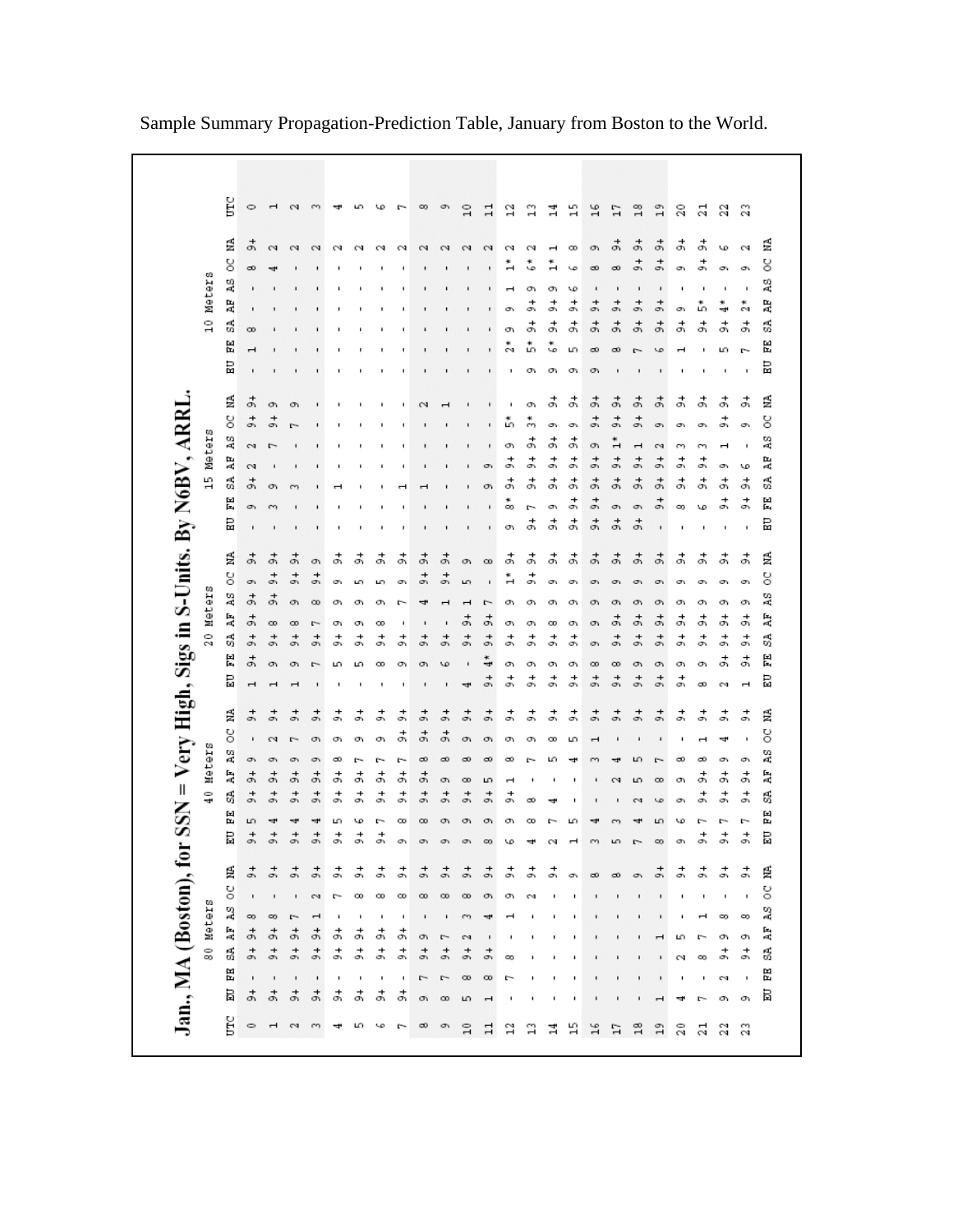| 20 Meters: Jan., MA                        |                |                   |                                       | ◡ |   | Bostom), for                                               |               |                                                             | $\ensuremath{\mathsf{II}}$<br><b>SSN</b> | Very.                                                                                                                                                                                                                                                                                                                                               |       | High, | Sigs                                                                                                                                                                                                                                                                                                                                                                                                                                                                             | Ē.        |  |               |  | S-Units. By N6BV, ARRL      |                             |  |
|--------------------------------------------|----------------|-------------------|---------------------------------------|---|---|------------------------------------------------------------|---------------|-------------------------------------------------------------|------------------------------------------|-----------------------------------------------------------------------------------------------------------------------------------------------------------------------------------------------------------------------------------------------------------------------------------------------------------------------------------------------------|-------|-------|----------------------------------------------------------------------------------------------------------------------------------------------------------------------------------------------------------------------------------------------------------------------------------------------------------------------------------------------------------------------------------------------------------------------------------------------------------------------------------|-----------|--|---------------|--|-----------------------------|-----------------------------|--|
|                                            |                | ğ                 |                                       |   |   |                                                            |               |                                                             |                                          |                                                                                                                                                                                                                                                                                                                                                     |       |       |                                                                                                                                                                                                                                                                                                                                                                                                                                                                                  |           |  |               |  |                             |                             |  |
| Zone                                       |                | និដ               |                                       |   |   |                                                            |               | $S_1$ $S_2$ $H_2$ $S_3$ $S_4$ $S_5$ $S_6$ $S_5$ $S_6$ $I_1$ |                                          | $\overline{3}$ , $\overline{5}$ , $\overline{6}$ , $\overline{7}$ , $\overline{6}$ , $\overline{5}$ , $\overline{6}$ , $\overline{6}$ , $\overline{8}$ , $\overline{1}$ , $\overline{1}$ , $\overline{6}$ , $\overline{1}$ , $\overline{1}$ , $\overline{1}$ , $\overline{1}$ , $\overline{1}$ , $\overline{1}$ , $\overline{1}$ , $\overline{1}$ , |       |       |                                                                                                                                                                                                                                                                                                                                                                                                                                                                                  |           |  |               |  | $8 + 1 - 1$                 |                             |  |
| <b>급일</b>                                  |                |                   |                                       |   |   |                                                            |               |                                                             |                                          |                                                                                                                                                                                                                                                                                                                                                     |       |       |                                                                                                                                                                                                                                                                                                                                                                                                                                                                                  |           |  |               |  |                             |                             |  |
| VO 2                                       |                | $\frac{1}{2}$     |                                       |   |   |                                                            |               |                                                             |                                          |                                                                                                                                                                                                                                                                                                                                                     |       |       |                                                                                                                                                                                                                                                                                                                                                                                                                                                                                  |           |  |               |  |                             |                             |  |
| $\mathsf{I}$                               | 83             | $\frac{1}{2}$     | ままぃまま                                 |   |   |                                                            |               |                                                             |                                          |                                                                                                                                                                                                                                                                                                                                                     |       |       |                                                                                                                                                                                                                                                                                                                                                                                                                                                                                  |           |  |               |  |                             |                             |  |
| $\label{eq:1} \ $                          |                |                   |                                       |   |   |                                                            |               |                                                             |                                          |                                                                                                                                                                                                                                                                                                                                                     |       |       |                                                                                                                                                                                                                                                                                                                                                                                                                                                                                  |           |  |               |  |                             |                             |  |
| $\, \parallel$                             | -S             |                   |                                       |   |   |                                                            |               |                                                             |                                          |                                                                                                                                                                                                                                                                                                                                                     |       |       |                                                                                                                                                                                                                                                                                                                                                                                                                                                                                  |           |  |               |  |                             |                             |  |
| ័<br>= 12<br>11                            |                |                   |                                       |   |   |                                                            |               |                                                             |                                          |                                                                                                                                                                                                                                                                                                                                                     |       |       |                                                                                                                                                                                                                                                                                                                                                                                                                                                                                  |           |  |               |  |                             |                             |  |
| $\sf II$                                   | S              |                   |                                       |   |   |                                                            |               |                                                             |                                          |                                                                                                                                                                                                                                                                                                                                                     |       |       |                                                                                                                                                                                                                                                                                                                                                                                                                                                                                  |           |  |               |  |                             |                             |  |
| յր<br>2                                    |                |                   |                                       |   |   |                                                            |               |                                                             |                                          |                                                                                                                                                                                                                                                                                                                                                     |       |       |                                                                                                                                                                                                                                                                                                                                                                                                                                                                                  |           |  |               |  |                             |                             |  |
| $\sf II$<br>4                              |                |                   |                                       |   |   |                                                            |               |                                                             |                                          |                                                                                                                                                                                                                                                                                                                                                     |       |       |                                                                                                                                                                                                                                                                                                                                                                                                                                                                                  |           |  |               |  |                             |                             |  |
| 오                                          | ÷,             |                   |                                       |   |   |                                                            |               |                                                             |                                          |                                                                                                                                                                                                                                                                                                                                                     |       |       |                                                                                                                                                                                                                                                                                                                                                                                                                                                                                  |           |  |               |  |                             |                             |  |
| $\sharp$<br>$\frac{1}{2}$<br>$\frac{1}{2}$ |                |                   |                                       |   |   |                                                            |               |                                                             |                                          |                                                                                                                                                                                                                                                                                                                                                     |       |       |                                                                                                                                                                                                                                                                                                                                                                                                                                                                                  |           |  |               |  |                             |                             |  |
| Ë                                          |                |                   |                                       |   |   |                                                            |               |                                                             |                                          |                                                                                                                                                                                                                                                                                                                                                     |       |       |                                                                                                                                                                                                                                                                                                                                                                                                                                                                                  |           |  |               |  |                             |                             |  |
| $\parallel$ $\parallel$<br>ΙJΙ             | 2235           |                   | $\frac{1}{2}$                         |   |   |                                                            |               |                                                             |                                          |                                                                                                                                                                                                                                                                                                                                                     |       |       |                                                                                                                                                                                                                                                                                                                                                                                                                                                                                  |           |  |               |  |                             |                             |  |
|                                            |                |                   |                                       |   |   |                                                            |               |                                                             |                                          |                                                                                                                                                                                                                                                                                                                                                     |       |       |                                                                                                                                                                                                                                                                                                                                                                                                                                                                                  |           |  |               |  |                             |                             |  |
| $\mathbf{u}$                               |                |                   |                                       |   |   |                                                            |               |                                                             |                                          |                                                                                                                                                                                                                                                                                                                                                     |       |       |                                                                                                                                                                                                                                                                                                                                                                                                                                                                                  |           |  |               |  |                             |                             |  |
| 16<br>$\frac{1}{100} =$                    |                |                   |                                       |   |   |                                                            |               |                                                             |                                          |                                                                                                                                                                                                                                                                                                                                                     |       |       |                                                                                                                                                                                                                                                                                                                                                                                                                                                                                  |           |  |               |  |                             |                             |  |
| $\sf II$<br>ğ                              | H              |                   |                                       |   |   |                                                            |               |                                                             |                                          |                                                                                                                                                                                                                                                                                                                                                     |       |       |                                                                                                                                                                                                                                                                                                                                                                                                                                                                                  |           |  |               |  |                             |                             |  |
|                                            |                |                   |                                       |   |   |                                                            |               |                                                             |                                          |                                                                                                                                                                                                                                                                                                                                                     |       |       |                                                                                                                                                                                                                                                                                                                                                                                                                                                                                  |           |  |               |  |                             |                             |  |
| ដង<br>បាល =<br>បាល =                       |                |                   |                                       |   |   |                                                            |               |                                                             |                                          |                                                                                                                                                                                                                                                                                                                                                     |       |       |                                                                                                                                                                                                                                                                                                                                                                                                                                                                                  |           |  |               |  |                             |                             |  |
|                                            |                |                   |                                       |   |   |                                                            |               |                                                             |                                          |                                                                                                                                                                                                                                                                                                                                                     |       |       |                                                                                                                                                                                                                                                                                                                                                                                                                                                                                  |           |  |               |  |                             |                             |  |
|                                            | 2123           |                   |                                       |   |   |                                                            |               |                                                             |                                          |                                                                                                                                                                                                                                                                                                                                                     |       |       |                                                                                                                                                                                                                                                                                                                                                                                                                                                                                  |           |  |               |  |                             |                             |  |
|                                            |                |                   |                                       |   |   |                                                            |               |                                                             |                                          |                                                                                                                                                                                                                                                                                                                                                     |       |       |                                                                                                                                                                                                                                                                                                                                                                                                                                                                                  |           |  |               |  |                             |                             |  |
|                                            |                |                   | $1.1 + 1.7 - 0.9 - 0.7 - 0.08 - 0.08$ |   |   |                                                            |               |                                                             |                                          |                                                                                                                                                                                                                                                                                                                                                     |       |       |                                                                                                                                                                                                                                                                                                                                                                                                                                                                                  |           |  |               |  |                             |                             |  |
| 25                                         |                |                   |                                       |   |   |                                                            |               |                                                             |                                          |                                                                                                                                                                                                                                                                                                                                                     |       |       |                                                                                                                                                                                                                                                                                                                                                                                                                                                                                  |           |  |               |  |                             |                             |  |
|                                            |                |                   |                                       |   |   |                                                            |               |                                                             |                                          |                                                                                                                                                                                                                                                                                                                                                     |       |       |                                                                                                                                                                                                                                                                                                                                                                                                                                                                                  |           |  |               |  |                             |                             |  |
| $\, \parallel$<br>жs                       |                |                   |                                       |   |   |                                                            |               |                                                             |                                          |                                                                                                                                                                                                                                                                                                                                                     |       |       |                                                                                                                                                                                                                                                                                                                                                                                                                                                                                  |           |  |               |  |                             |                             |  |
| $\parallel$ $\parallel$<br>ă               | er e<br>N N N  |                   |                                       |   |   |                                                            |               |                                                             |                                          |                                                                                                                                                                                                                                                                                                                                                     |       |       |                                                                                                                                                                                                                                                                                                                                                                                                                                                                                  |           |  |               |  |                             |                             |  |
| g                                          |                |                   |                                       |   |   |                                                            |               |                                                             |                                          |                                                                                                                                                                                                                                                                                                                                                     |       |       |                                                                                                                                                                                                                                                                                                                                                                                                                                                                                  |           |  |               |  |                             |                             |  |
| និន<br>$\parallel$<br>VK6                  |                |                   |                                       |   |   |                                                            |               |                                                             |                                          |                                                                                                                                                                                                                                                                                                                                                     |       |       |                                                                                                                                                                                                                                                                                                                                                                                                                                                                                  |           |  |               |  |                             |                             |  |
| ตะ =                                       |                |                   |                                       |   |   |                                                            |               |                                                             |                                          |                                                                                                                                                                                                                                                                                                                                                     |       |       |                                                                                                                                                                                                                                                                                                                                                                                                                                                                                  |           |  |               |  |                             |                             |  |
| $\frac{1}{3}$ $\frac{1}{2}$<br>RH6 =       |                |                   | $* +$                                 |   |   | $\vec{a}$ เคยองล้อล้อล้อล้าง เคคยเหนียองเมาง เหลด เพลหละสื |               |                                                             | S                                        |                                                                                                                                                                                                                                                                                                                                                     |       |       | $\begin{array}{lll} \mathbf{N} & \multicolumn{2}{l}{} & \multicolumn{2}{l}{} & \multicolumn{2}{l}{} & \multicolumn{2}{l}{} & \multicolumn{2}{l}{} & \multicolumn{2}{l}{} & \mathbf{N} \\ \mathbf{N} & \multicolumn{2}{l}{} & \multicolumn{2}{l}{} & \multicolumn{2}{l}{} & \multicolumn{2}{l}{} & \multicolumn{2}{l}{} & \multicolumn{2}{l}{} & \multicolumn{2}{l}{} & \multicolumn{2}{l}{} & \multicolumn{2}{l}{} & \multicolumn{2}{l}{} & \multicolumn{2}{l}{} & \multicolumn$ |           |  |               |  |                             |                             |  |
| $R = 8R$                                   |                |                   |                                       |   |   |                                                            |               |                                                             |                                          |                                                                                                                                                                                                                                                                                                                                                     |       |       |                                                                                                                                                                                                                                                                                                                                                                                                                                                                                  |           |  |               |  |                             |                             |  |
| ð                                          | <b>33</b>      |                   |                                       |   |   |                                                            |               |                                                             |                                          |                                                                                                                                                                                                                                                                                                                                                     |       |       |                                                                                                                                                                                                                                                                                                                                                                                                                                                                                  |           |  |               |  |                             |                             |  |
| 5U                                         |                |                   |                                       |   |   |                                                            |               |                                                             |                                          |                                                                                                                                                                                                                                                                                                                                                     |       |       |                                                                                                                                                                                                                                                                                                                                                                                                                                                                                  |           |  |               |  |                             |                             |  |
| $\sf II$<br>ā                              | Ъ,             |                   |                                       |   |   |                                                            |               |                                                             |                                          |                                                                                                                                                                                                                                                                                                                                                     |       |       |                                                                                                                                                                                                                                                                                                                                                                                                                                                                                  |           |  |               |  |                             |                             |  |
|                                            | $\frac{8}{35}$ |                   |                                       |   |   |                                                            |               |                                                             |                                          |                                                                                                                                                                                                                                                                                                                                                     |       |       |                                                                                                                                                                                                                                                                                                                                                                                                                                                                                  |           |  |               |  | $\frac{+}{0.9}$             |                             |  |
|                                            |                |                   |                                       |   |   |                                                            |               |                                                             |                                          |                                                                                                                                                                                                                                                                                                                                                     |       |       |                                                                                                                                                                                                                                                                                                                                                                                                                                                                                  |           |  |               |  |                             |                             |  |
| 3<br>Ш                                     |                |                   |                                       |   |   |                                                            |               |                                                             |                                          |                                                                                                                                                                                                                                                                                                                                                     |       |       |                                                                                                                                                                                                                                                                                                                                                                                                                                                                                  |           |  |               |  | $\frac{1}{6}$ $\frac{1}{6}$ |                             |  |
| $\mathbf{I}$                               |                | $\ddot{\tilde{}}$ |                                       |   |   |                                                            |               |                                                             |                                          |                                                                                                                                                                                                                                                                                                                                                     |       |       |                                                                                                                                                                                                                                                                                                                                                                                                                                                                                  |           |  |               |  |                             |                             |  |
| $\frac{9}{4}$<br>$\mathsf{I}$              |                | $\frac{1}{2}$     |                                       |   |   |                                                            |               |                                                             |                                          |                                                                                                                                                                                                                                                                                                                                                     |       |       |                                                                                                                                                                                                                                                                                                                                                                                                                                                                                  |           |  |               |  |                             |                             |  |
|                                            |                |                   |                                       |   |   |                                                            |               |                                                             |                                          |                                                                                                                                                                                                                                                                                                                                                     |       |       | $\sqrt{2}$                                                                                                                                                                                                                                                                                                                                                                                                                                                                       |           |  |               |  |                             | $\frac{1}{2}$ $\frac{2}{2}$ |  |
|                                            |                | ៖                 |                                       |   |   |                                                            |               |                                                             |                                          |                                                                                                                                                                                                                                                                                                                                                     |       |       |                                                                                                                                                                                                                                                                                                                                                                                                                                                                                  |           |  |               |  |                             |                             |  |
| Expected signal levels usi                 |                |                   |                                       |   | ă | 1500                                                       | and<br>a<br>Þ |                                                             | 3-element                                |                                                                                                                                                                                                                                                                                                                                                     | Yagis | Ħ     | 100                                                                                                                                                                                                                                                                                                                                                                                                                                                                              | đ<br>feet |  | each station. |  |                             |                             |  |
|                                            |                |                   |                                       |   |   |                                                            |               |                                                             |                                          |                                                                                                                                                                                                                                                                                                                                                     |       |       |                                                                                                                                                                                                                                                                                                                                                                                                                                                                                  |           |  |               |  |                             |                             |  |
|                                            |                |                   |                                       |   |   |                                                            |               |                                                             |                                          |                                                                                                                                                                                                                                                                                                                                                     |       |       |                                                                                                                                                                                                                                                                                                                                                                                                                                                                                  |           |  |               |  |                             |                             |  |

Sample Detailed Propagation Table for 20 Meters, January, Boston to World for Very High SSN.